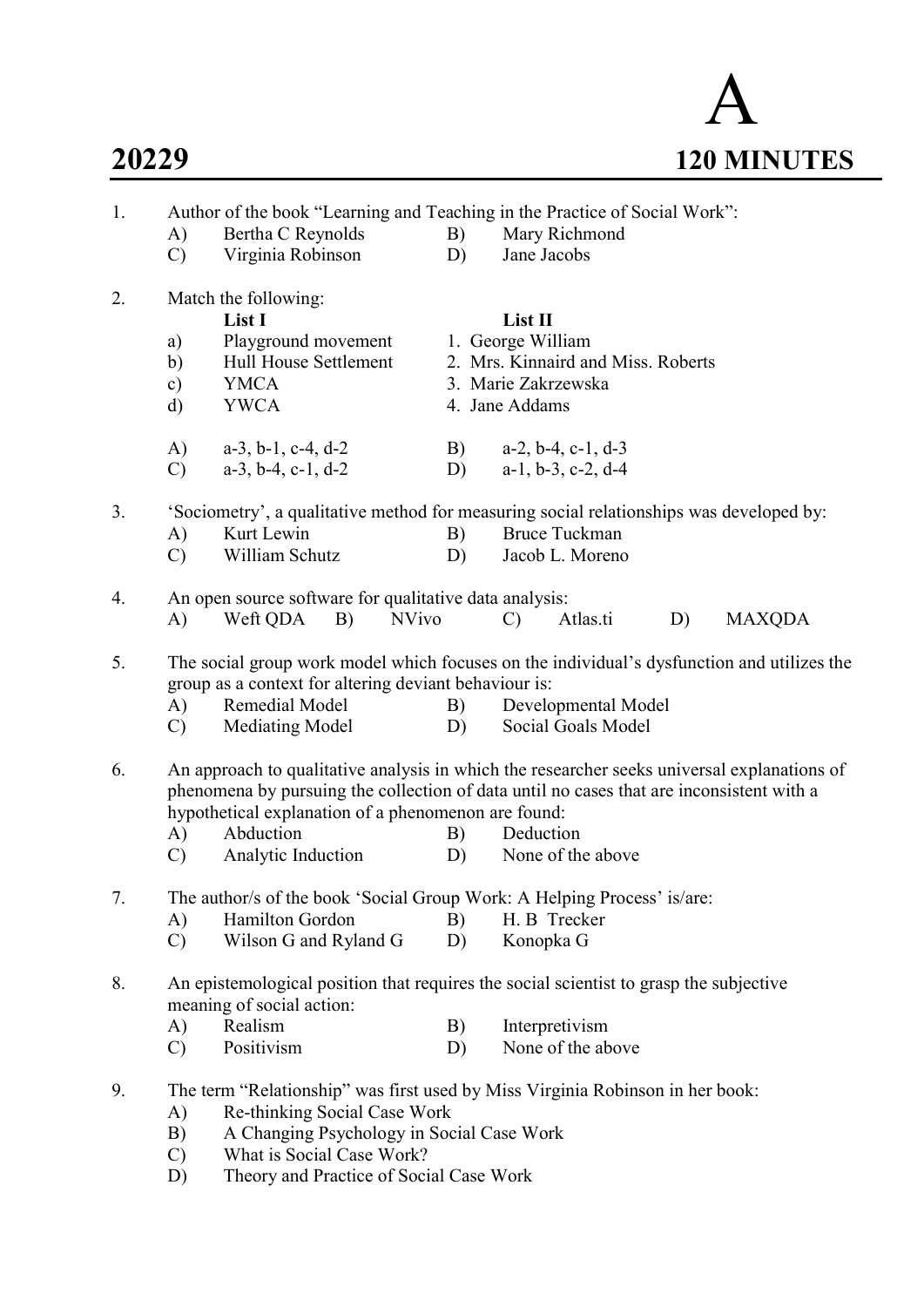| 10. | A variable that comprises categories that cannot be rank ordered:                         |                                                                             |    |                                                                                             |  |  |  |  |
|-----|-------------------------------------------------------------------------------------------|-----------------------------------------------------------------------------|----|---------------------------------------------------------------------------------------------|--|--|--|--|
|     | A)                                                                                        | Nominal variable                                                            | B) | Ordinal variable                                                                            |  |  |  |  |
|     | $\mathcal{C}$                                                                             | Interval variable                                                           | D) | Ratio variable                                                                              |  |  |  |  |
| 11. |                                                                                           |                                                                             |    | Who among the following pioneered the creation of 'Neighbourhood Guilds'?                   |  |  |  |  |
|     | A)                                                                                        | <b>Stanton Coit</b>                                                         | B) | John Ruskin                                                                                 |  |  |  |  |
|     | $\mathcal{C}$                                                                             | <b>Charles Kingsley</b>                                                     | D) | Thomas Carlyle                                                                              |  |  |  |  |
| 12. | Pearson's 'r' is a measure of the strength and direction of the relationship between:     |                                                                             |    |                                                                                             |  |  |  |  |
|     | A)                                                                                        | two interval/ratio variables                                                |    |                                                                                             |  |  |  |  |
|     | B)                                                                                        | two ordinal variables                                                       |    |                                                                                             |  |  |  |  |
|     | $\mathbf{C}$                                                                              | ordinal variable and interval/ratio variable                                |    |                                                                                             |  |  |  |  |
|     | D)                                                                                        | None of the above                                                           |    |                                                                                             |  |  |  |  |
| 13. |                                                                                           | Project ideas emanate from:                                                 |    |                                                                                             |  |  |  |  |
|     | A)                                                                                        | Problems                                                                    | B) | Potential resources                                                                         |  |  |  |  |
|     | $\mathcal{C}$                                                                             | Needs of the people                                                         | D) | All of the above                                                                            |  |  |  |  |
| 14. |                                                                                           |                                                                             |    | The reciprocal or mediating model of social group work was introduced by:                   |  |  |  |  |
|     | A)                                                                                        | Gisela Konopka & Weince                                                     | B) | Bernstein, S. & Lowy                                                                        |  |  |  |  |
|     | $\mathcal{C}$                                                                             | Vinter, R. D                                                                | D) | W. Schwartz                                                                                 |  |  |  |  |
| 15. |                                                                                           |                                                                             |    | The American Association of Schools of Social Work was founded in the year:                 |  |  |  |  |
|     | A)                                                                                        | 1901<br>1904<br>B)                                                          |    | 1917<br>1919<br>$\mathcal{C}$<br>D)                                                         |  |  |  |  |
| 16. |                                                                                           | A writ used by courts to find out, if a person has been illegally detained: |    |                                                                                             |  |  |  |  |
|     | A)                                                                                        | Writ of Habeas Corpus                                                       | B) | Writ of Madamus                                                                             |  |  |  |  |
|     | $\mathcal{C}$                                                                             | Writ of Certiorari                                                          | D) | Writ of Quo Warranto                                                                        |  |  |  |  |
| 17. | With the increase in number of computer/mobile users, project managers are turning to the |                                                                             |    |                                                                                             |  |  |  |  |
|     |                                                                                           | field of -----to create or recreate social contexts:                        |    |                                                                                             |  |  |  |  |
|     | A)                                                                                        | Social Marketing                                                            | B) | Social Media                                                                                |  |  |  |  |
|     | $\mathcal{C}$                                                                             | Social networking                                                           |    | D) Social Computing                                                                         |  |  |  |  |
| 18. |                                                                                           |                                                                             |    | The Article of Indian constitution which guarantees right to equality before law:           |  |  |  |  |
|     | A)                                                                                        | Article 14<br>Article 12<br>B)                                              |    | Article 24<br>None of these<br>$\mathcal{C}$<br>D)                                          |  |  |  |  |
| 19. |                                                                                           |                                                                             |    | Who among the following is known as the founding mother of "strength-based social work"?    |  |  |  |  |
|     | A)                                                                                        | Bertha C Reynolds                                                           | B) | Mary Richmond                                                                               |  |  |  |  |
|     | $\mathcal{C}$                                                                             | <b>Florence Hollis</b>                                                      | D) | Jane Jacobs                                                                                 |  |  |  |  |
| 20. |                                                                                           | The 'Satya Shodhak Samaj' was established by:                               |    |                                                                                             |  |  |  |  |
|     | A)                                                                                        | Iswar Chandra Vidyasagar                                                    | B) | Jyotirao Phule                                                                              |  |  |  |  |
|     | $\mathbf{C}$                                                                              | D K. Karve                                                                  | D) | Ranade                                                                                      |  |  |  |  |
| 21. |                                                                                           |                                                                             |    | A concern with the question of whether the results of a study can be generalized beyond the |  |  |  |  |
|     |                                                                                           | specific research context in which it was conducted:                        |    |                                                                                             |  |  |  |  |
|     | A)                                                                                        | Concurrent validity                                                         | B) | External validity                                                                           |  |  |  |  |
|     | $\mathcal{C}$                                                                             | Face validity                                                               | D) | Internal validity                                                                           |  |  |  |  |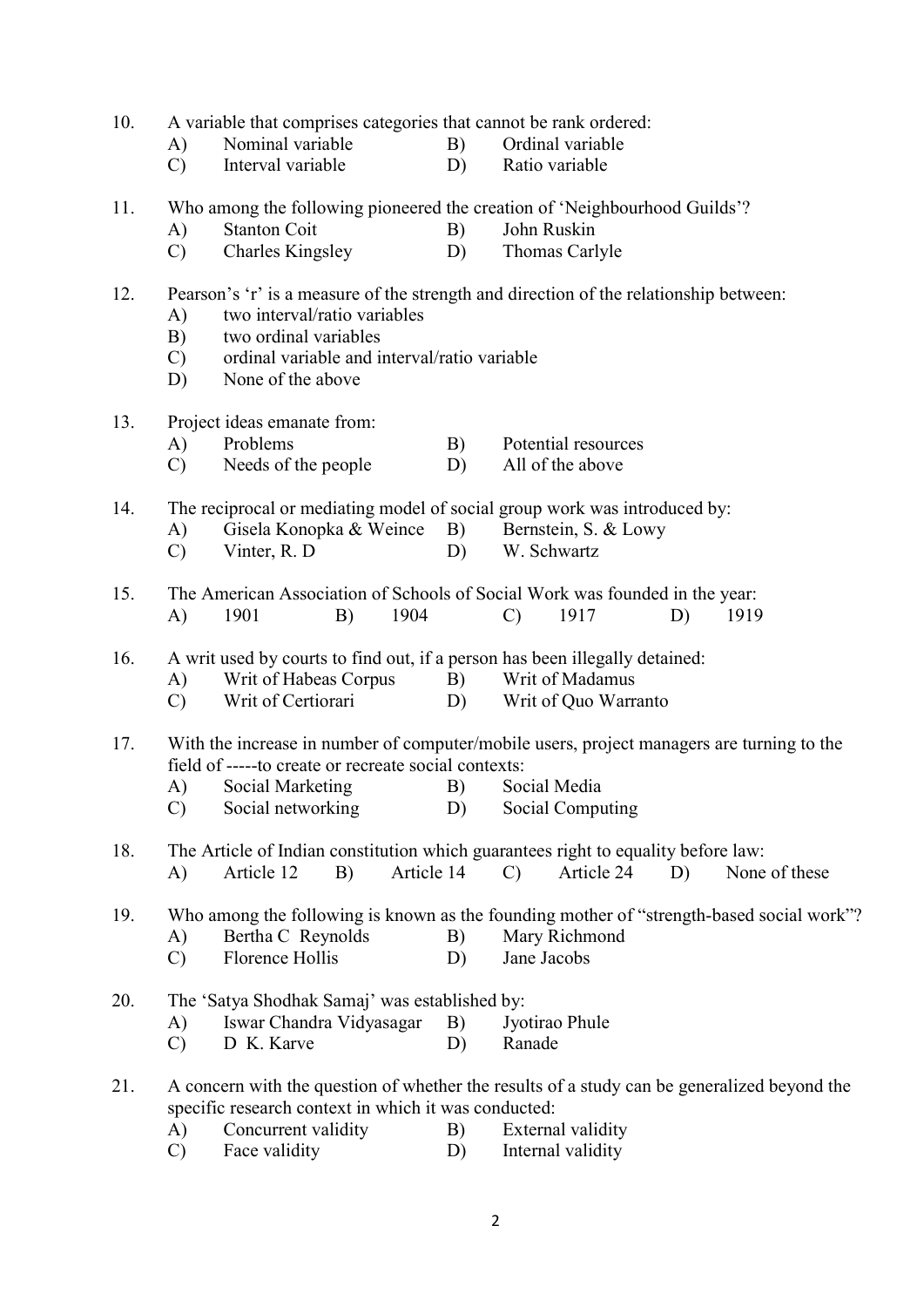| 22. | A)<br>B)<br>$\mathcal{C}$<br>D) | What is Article 21 of the constitution of India?<br>Right to education<br>Right to equality before law<br>Right to life and personal liberty<br>None of these                                                                    |    |             |          |               |                                         |    |                                                                                                                                                                                                |
|-----|---------------------------------|----------------------------------------------------------------------------------------------------------------------------------------------------------------------------------------------------------------------------------|----|-------------|----------|---------------|-----------------------------------------|----|------------------------------------------------------------------------------------------------------------------------------------------------------------------------------------------------|
| 23. | the year:                       |                                                                                                                                                                                                                                  |    |             |          |               |                                         |    | "Social Diagnosis", the first book on social case work by Mary Richmond was published in                                                                                                       |
|     | A)                              | 1917                                                                                                                                                                                                                             | B) | 1911        |          | $\mathcal{C}$ | 1915                                    | D) | 1916                                                                                                                                                                                           |
| 24. | A)                              | Forming                                                                                                                                                                                                                          | B) | Storming    |          | $\mathbf{C}$  | Norming                                 | D) | A group identity emerges in which of the following stage of the group development process:<br>Performing                                                                                       |
| 25. | A)                              | Which section of Indian Penal Code deals with sexual assault cases?<br>Section 375                                                                                                                                               | B) | Section 497 |          | $\mathcal{C}$ | Section 393                             | D) | Section 420                                                                                                                                                                                    |
| 26. | variables:                      |                                                                                                                                                                                                                                  |    |             |          |               |                                         |    | A statistical measure for assessing the strength of the relationship between two dichotomous                                                                                                   |
|     | A)<br>$\mathcal{C}$             | Cramer's V<br>Pearson's r                                                                                                                                                                                                        |    |             | B)<br>D) | Phi           | Spearman's rho                          |    |                                                                                                                                                                                                |
| 27. | A)<br>$\mathcal{C}$             | An activity plan<br>Project planning                                                                                                                                                                                             |    |             | B)<br>D) |               | A project goal<br>Project management    |    | ------ can be defined as a comprehensive statement of the tasks that are to be performed to<br>tackle the problems defined in the project and in a manner that can be measured and quantified. |
| 28. |                                 | police, fire, health, women safety, and child protection in India:                                                                                                                                                               |    |             |          |               |                                         |    | The single helpline number launched in India to provide immediate assistance to services like                                                                                                  |
|     | A)                              | 110                                                                                                                                                                                                                              | B) | 111         |          | $\mathcal{C}$ | 112                                     | D) | 123                                                                                                                                                                                            |
| 29. | 1.<br>2.<br>3.<br>4.            | Identify the core values of social work given by the NASW from the list given below:<br>Dignity and worth of the individual<br>Service, Social justice<br>Importance of human relationships<br>Integrity, competence             |    |             |          |               |                                         |    |                                                                                                                                                                                                |
|     | A)                              | 1 & 3                                                                                                                                                                                                                            | B) | 2 & 4       |          | $\mathcal{C}$ | $1, 2 \& 3$                             | D) | $1,2,3 \& 4$                                                                                                                                                                                   |
| 30. | A)<br>$\mathcal{C}$             | Better adjustment in the social relationships of the individual and the development of<br>individual personality were identified as the two basic objectives of social case work by:<br>Florence Hollis<br><b>Swithun Bowers</b> |    |             | B)<br>D) |               | <b>Charlotte Towle</b><br>H. H. Perlman |    |                                                                                                                                                                                                |
| 31. | A)                              | Article 20                                                                                                                                                                                                                       | B) | Article 32  |          | $\mathcal{C}$ | Article 36                              | D) | The article of the Indian Constitution which guarantees the right to constitutional remedies:<br>Article 220                                                                                   |
| 32. | A)<br>$\mathcal{C}$             | The Chairperson of National Human Rights Commission (NHRC) in India:<br>Justice K. G. Balakrishnan<br>Justice S. Rajendra Babu                                                                                                   |    |             | B)<br>D) | None of these | Justice H. L. Dattu                     |    |                                                                                                                                                                                                |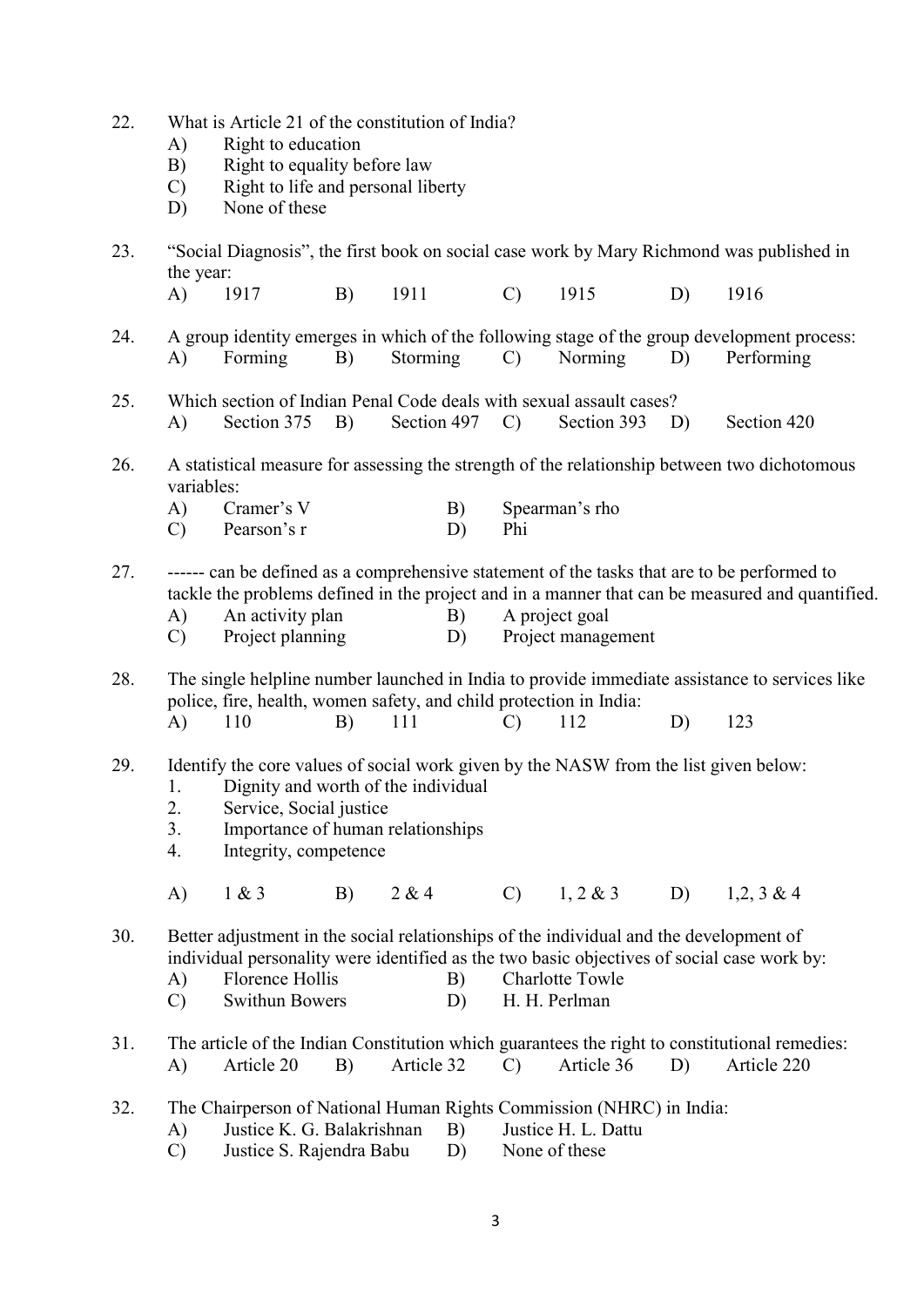| 33. | pornography:  | The Act which seeks to protect children against sexual assault, sexual harassment, and |    |                                                                                                                                                                                       |
|-----|---------------|----------------------------------------------------------------------------------------|----|---------------------------------------------------------------------------------------------------------------------------------------------------------------------------------------|
|     | A)            | POCSO Act                                                                              | B) | POSCO Act                                                                                                                                                                             |
|     | $\mathcal{C}$ | POKSO Act                                                                              | D) | POCCSO Act                                                                                                                                                                            |
| 34. |               | Who coined the term 'Group Dynamics'?                                                  |    |                                                                                                                                                                                       |
|     | A)            | Wilhelm Wundt                                                                          | B) | Emile Durkheim                                                                                                                                                                        |
|     | $\mathcal{C}$ | William McDougall                                                                      | D) | Kurt Lewin                                                                                                                                                                            |
| 35. | A)            | Acculturation and assimilation are types of:<br>Social stratification                  | B) | Social control                                                                                                                                                                        |
|     | $\mathcal{C}$ | Social processes                                                                       | D) | Social disorganisation                                                                                                                                                                |
| 36. |               | The hypothesis of 'cultural lag' was put forward by:                                   |    |                                                                                                                                                                                       |
|     | A)            | Max Weber                                                                              | B) | William F. Ogburn                                                                                                                                                                     |
|     | $\mathcal{C}$ | P. A. Sorokin                                                                          | D) | Oswald Spengler                                                                                                                                                                       |
| 37. |               | Approaches":                                                                           |    | The author of "Research Design: Qualitative, Quantitative and Mixed Methods                                                                                                           |
|     | A)            | John W. Creswell                                                                       | B) | Alan Bryman                                                                                                                                                                           |
|     | $\mathbf{C}$  | Robert K. Yin                                                                          | D) | Merriam                                                                                                                                                                               |
| 38. |               | Social activist Smt. C K. Janu is associated with:                                     |    |                                                                                                                                                                                       |
|     | A)            | Muthanga incident                                                                      | B) | Koodamkulam strike                                                                                                                                                                    |
|     | $\mathcal{C}$ | Appiko movement                                                                        | D) | Plachimada struggle                                                                                                                                                                   |
| 39. |               | pre-existing cognitive schema as:                                                      |    | Piaget termed the process of taking one's environment and new information, and fitting it into                                                                                        |
|     | A)            | Assimilation                                                                           | B) | Acculturation                                                                                                                                                                         |
|     | $\mathbf{C}$  | Accommodation                                                                          | D) | Reasoning                                                                                                                                                                             |
| 40. |               |                                                                                        |    | The "Emergent Norms" theory, the theory of crowd behaviour was put forward by:                                                                                                        |
|     |               | A) Wallace and Wallace B) Le Bon                                                       |    |                                                                                                                                                                                       |
|     | $\mathcal{C}$ | Turner and Killian                                                                     | D) | I. Robertson                                                                                                                                                                          |
| 41. |               | issues of inclusion and control, as "the interpersonal underworld"?                    |    | Who among the following referred to the unacknowledged and unseen group dynamics such as                                                                                              |
|     | A)            | Kurt Lewin                                                                             | B) | <b>Bruce Tuckman</b>                                                                                                                                                                  |
|     | $\mathcal{C}$ | William Schutz                                                                         | D) | Jacob L. Moreno                                                                                                                                                                       |
| 42. |               | Who introduced counselling function into social case work definition?                  |    |                                                                                                                                                                                       |
|     | A)            | Bertha C. Reynolds                                                                     | B) | <b>Swithun Bowers</b>                                                                                                                                                                 |
|     | $\mathcal{C}$ | <b>Charlotte Towle</b>                                                                 | D) | Florence Hollis                                                                                                                                                                       |
| 43. |               |                                                                                        |    | The caseworker's sensitivity to the client's feelings, an understanding of their meaning, and<br>purposeful, appropriate response to the client's feelings describe the principle of: |
|     | A)            | Individualisation                                                                      |    |                                                                                                                                                                                       |
|     | B)            | Acceptance                                                                             |    |                                                                                                                                                                                       |
|     | $\mathcal{C}$ | Controlled emotional involvement                                                       |    |                                                                                                                                                                                       |
|     | D)            | Non-Judgemental attitude                                                               |    |                                                                                                                                                                                       |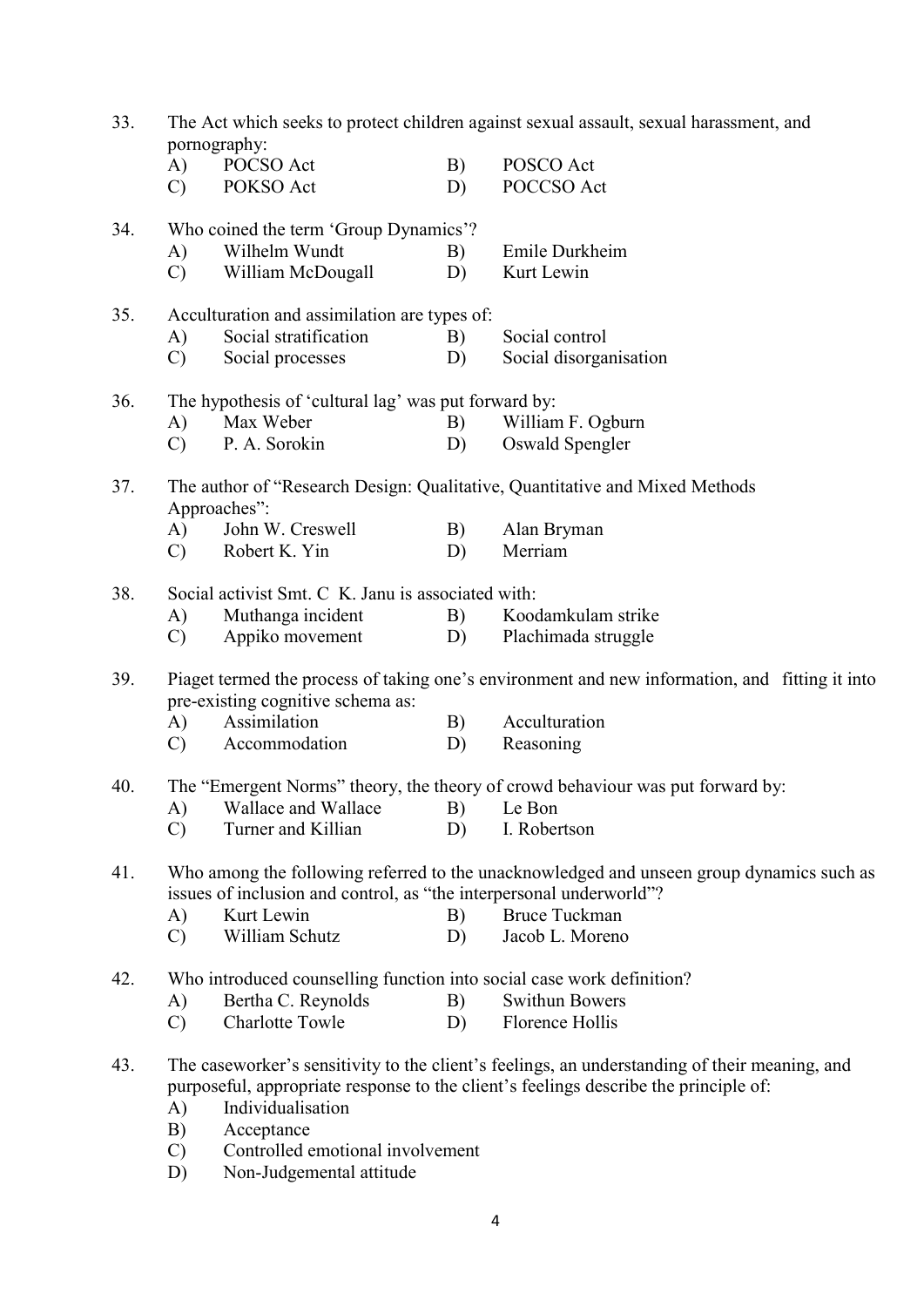- 44. The management principle 'esprit de corps' means:
	- A) Striving for the involvement and unity of employees
	- B) Allowing employees to express new ideas
	- C) Treating employees kindly and equally
	- D) Personal interests are subordinate to the interest of the organization
- 45. The terms the 'I' and the 'me' can be associated with the social philosophy of which social thinker:
	- A) George Herbert Mead B) Emile Durkheim
	- C) Talcott Parsons D) Max Weber
- 46. The Act of the Parliament which regulates the acceptance and utilisation of foreign contribution:

| <b>FERA</b> | <b>FCRA</b> |
|-------------|-------------|
| <b>FEMA</b> | FENA        |

47. The concept of 'social diagnosis' was renamed as 'psycho-social study' by:

- A) Perlman B) Gordon Hamilton
- C) Mary Richmond D) Florence Hollis
- 48. Sanction model of social action refers to the type of social action in which:
	- A) the elites act and punish those responsible for the cause of injustice.
	- B) the elites try to modify the social policy by creating public opinion against the problems.
	- C) the elites by gaining control over some economic, social, political or religious weapon try to obtain benefits for the society.
	- D) conflict is promoted to exploit the contradictions in a system, with the belief that a better system will emerge as a result.
- 49. The New York Charity Organization society established the first summer school for training social workers in the year:

| A) | 1878 | B) | 1898 |
|----|------|----|------|
|    | 1904 | D) | 1917 |

#### 50. Match the following:

|                                                      | List I                        |              | $List$ II                     |
|------------------------------------------------------|-------------------------------|--------------|-------------------------------|
| a)                                                   | Client-Centred therapy        |              | Eric Berne                    |
| b)                                                   | Gestalt therapy               |              | 2. Carl Rogers                |
| $\mathbf{c})$                                        | Rational-Emotive therapy      | 3.           | <b>Fritz Perls</b>            |
| d)                                                   | <b>Transactional Analysis</b> |              | Albert Ellis                  |
| A)                                                   | $a-2, b-4, c-3, d-1$          | B)           | $a-2, b-3, c-4, d-1$          |
| $\left( \begin{array}{c} 1 \\ 1 \end{array} \right)$ | $a-4, b-3, c-1, d-2$          | $\mathbf{D}$ | $a-3$ , $b-2$ , $c-1$ , $d-4$ |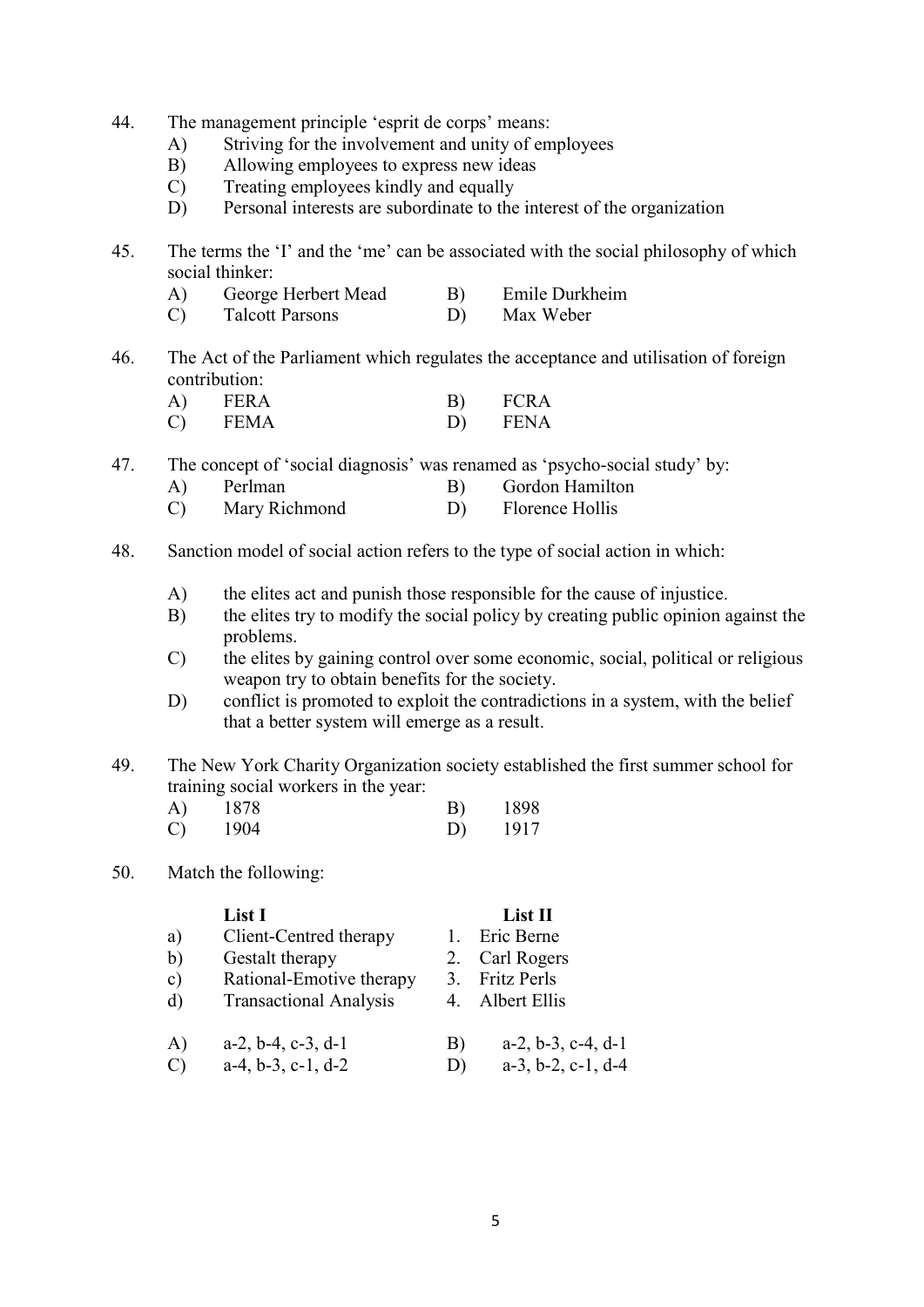- 51. Choose the correct statement/s based on Mc Gregor's Theory X and Theory Y of Management:
	- 1. Theory X states that Managers who trust their team to take ownership of their work and do it effectively by themselves adopt a participative style of management.
	- 2. Theory Y states that Managers who believe that their team members dislike their work and have little motivation adopt an authoritarian style of management.
	- 3. Authoritarian style managers engage in micromanagement of people's work to get it done properly.
	- 4 Managers who adopt participative style of management believe that their team members take pride in their work and take it as a challenge.
	- A)  $1 \& 2 \text{ only } B$   $3 \& 4 \text{ only } C$   $1, 2, 3 \& 4$  D) None of these
- 52. The first Charity Organization Society was organised in 1877 in: A) Boston B) Buffalo C) Philadelphia D) New Haven
- 53. CARA is the acronym for:
	- A) Central Adoption Resource Authority
	- B) Central Adoption Resource Agency
	- C) Child Adoption & Rehabilitation Agency
	- D) Child Adoption & Rehabilitation Authority
- 54. "I am OK- You're OK"- the self-help book based on Transactional Analysis was authored by:
	- A) Thomas Anthony Harris B) Eric Berne
	- C) Albert Ellis D) Fritz Perls
- 55. A life insurance scheme backed by Government of India for an individual who is the sole earning member of the family, who has dependents under him/her:
	- A) Atal Pension Yojana
	- B) Pradhan Mantri Jan Dhan Yojana
	- C) Pradhan Mantri Jeevan Jyoti Bhima Yojana
	- D) National Pension Scheme
- 56. Fear of situations from which it would be difficult to escape, if a person happens to experience extreme panic:
	- A) Agoraphobia B) Acrophobia
	- C) Arachnophobia D) Emetophobia
- 57. The theory of emotion suggesting that various emotion-provoking events simultaneously produce physiological arousal and subjective reactions labelled as emotions:
	- A) Schachter-Singer theory
	- B) Cannon-Bard theory
	- C) James-Lange theory
	- D) Cognitive appraisal theory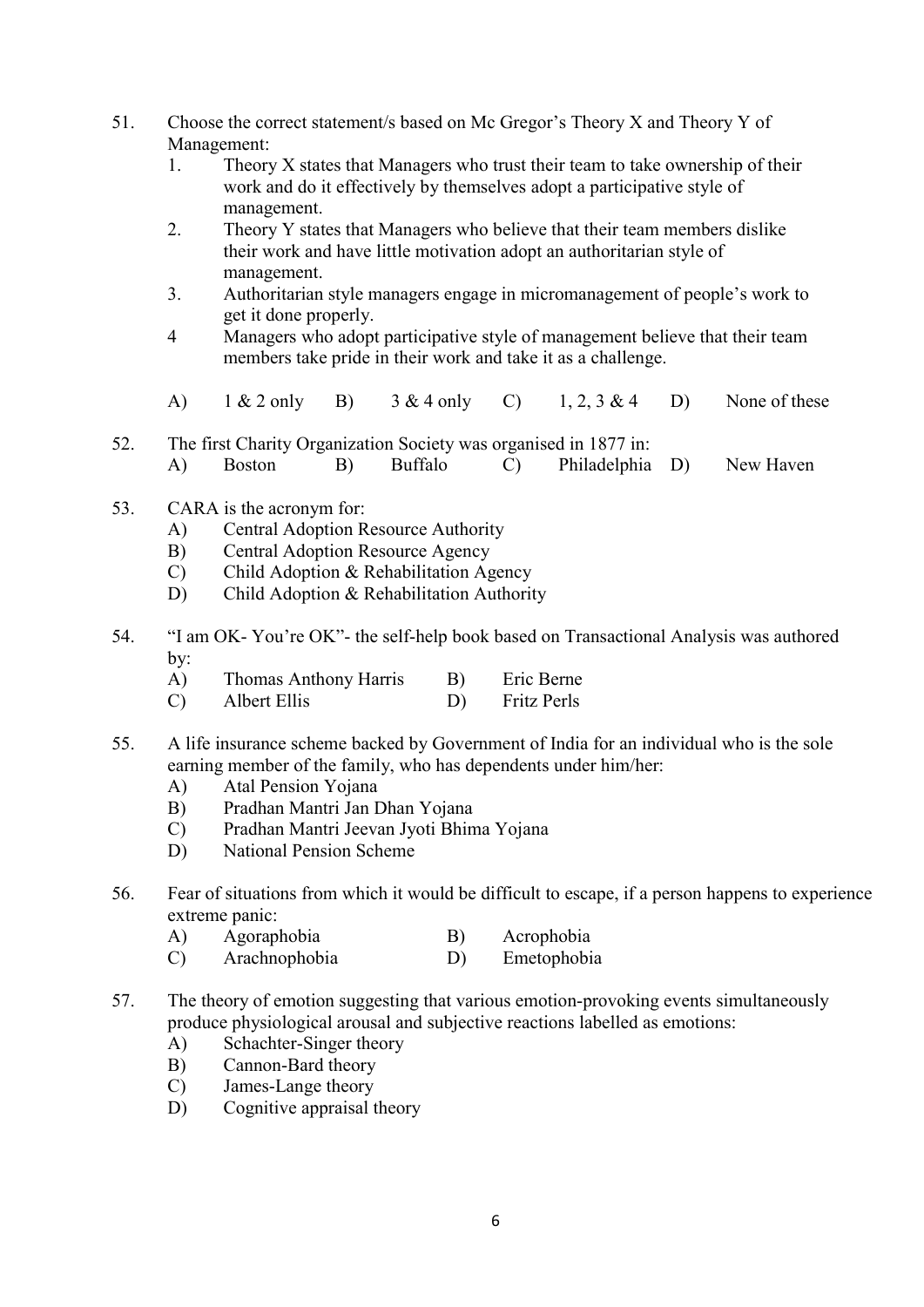- 58. World Mental Health Day theme for 2019 was:
	- A) Dignity in mental health
	- B) Young people and mental health in a changing world
	- C) Mental health in the workplace
	- D) Suicide prevention

59. A form of therapy that focuses on persuading individuals to recognize and change irrational assumptions that underlie their thinking:

- A) Transactional Analysis B) Client-centred therapy
- C) Gestalt Therapy D) Rational Emotive Therapy
- 60. The defence mechanism by which emotions and impulses which are anxiety producing, or perceived to be unacceptable are mastered by the exaggeration of the exactly opposite tendency:
	- A) Regression B) Repression
	- C) Reaction Formation D) Sublimation
- 61. The first social worker and writer to use the word 'social action':
	- A) Porter R. Lee B) Mary Richmond
	- C) Grace L. Coyle D) W. A Friedlander
- 62. The social action model promoting conflict to exploit the contradictions in the system, with the belief that a better system will emerge as a result:
	- A) Sanction Model B) Dialectical Model
	- C) Legislative Action Model D) Conscientization Model
- 63. The social strain theory and the theory of revitalisation are examples of:
	- A) Theories of social change
	- B) Theories of crowd behaviour
	- C) Theories of social movement
	- D) Theories of socialisation
- 64. The research design by virtue of which a researcher is able to examine, retrospectively, the effects of a naturally occurring event on a subsequent outcome, with a view of establishing a causal or correlational link between them:
	- -
	- A) Experimental Design B) Quasi-Experimental Design
	- C) Ex Post Facto Design D) None of these
- 
- 65. Match the social work practice theories/models/perspectives in first column with respective concepts in the second column:

# List I list II

- a) Problem Solving 1. Power structure
- b) Strengths perspective 2. Individual life story
- c) Conflict theory 3. Alternative solutions
- d) Narrartive 4. Empowerment and Resilience
- A) a-1, b-2, c-4, d-3 B) a-3, b-1, c-4, d-2 C) a-4, b-1, c-2, d-3 D) a-3, b-4, c-1, d-2
	-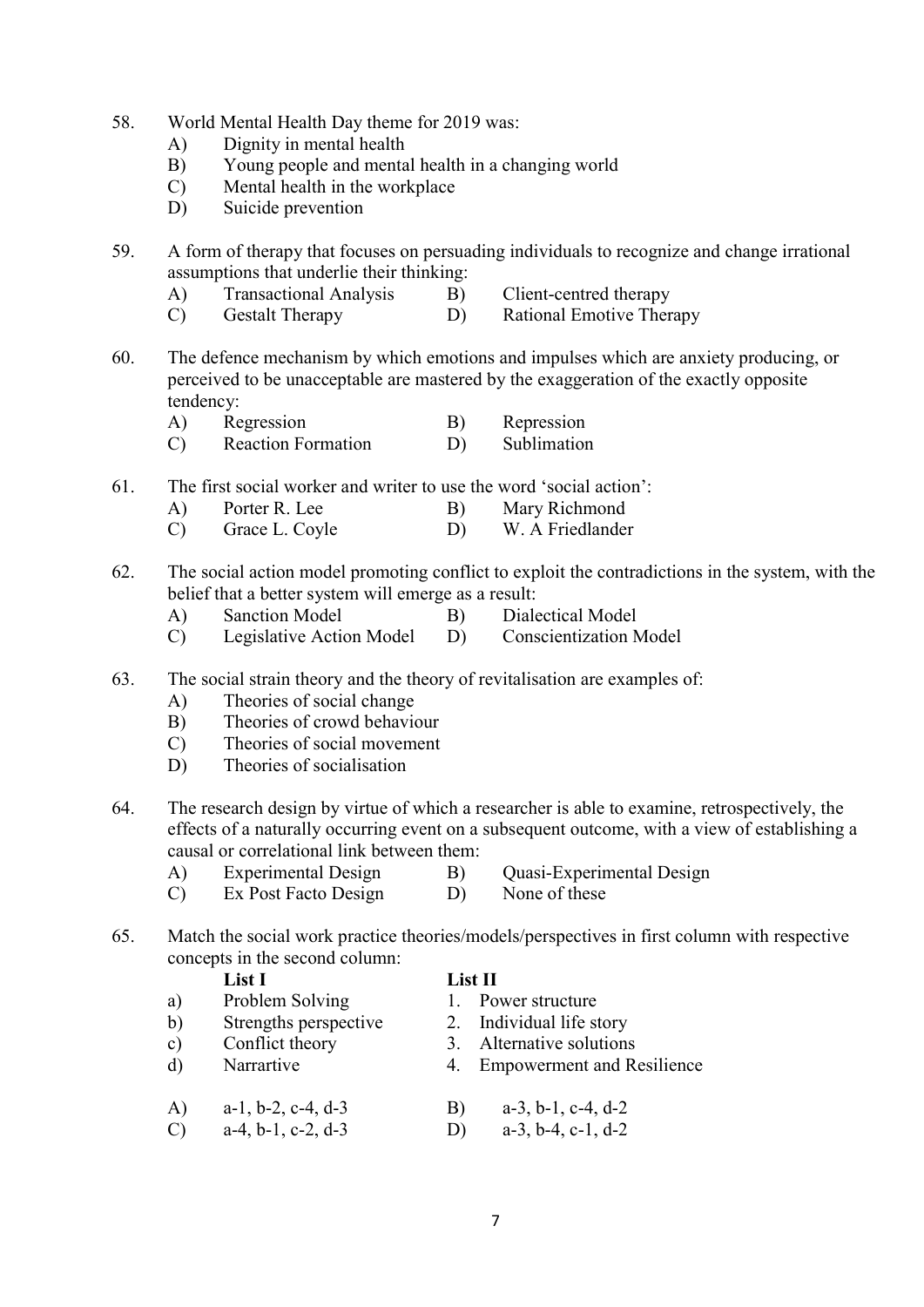- 66. Find the correct order of Maslow's hierarchy of needs:
	- A) Physiological needs, Safety needs, Need for love/belonging, Esteem needs, Self- Actualisation needs
	- B) Physiological needs, Need for love/belonging, Safety needs, Esteem needs, Self- Actualisation needs
	- C) Physiological needs, Safety needs, Esteem needs, Need for love/belonging, Self- Actualisation needs
	- D) Self-Actualisation needs, Need for love/belonging, Esteem needs, Safety needs, Physiological needs
- 67. Which one among the following is a projective test?
	- A) Rorschach Test B) Thematic Apperception Test
	- C) Holtzman Inkblot Test D) All of the above
- 68. Sociologist M. N. Srinivas introduced the concept "Sanskritization" in his book:
	- A) The Remembered Village
	- B) Religion and Society among the Coorgs of South India
	- C) India: Social Structure
	- D) Social Change in Modern India
- 69. Identify the "Big Five" factors of personality:
	- A) Extraversion, Agreeableness, Consciousness, Emotional stability, Openness to experience
	- B) Extraversion, Agreeableness, Conscientiousness, Emotional stability, Openness to experience
	- C) Imagination, Agreeableness, Consciousness, Emotionality, Openness to experience
	- D) Imagination, Cooperation, Conscientiousness, Emotional stability, Openness to experience
- 70. Who among the following defined 'social action' as "mass betterment through propaganda and social legislation"?
	- A) Porter R. Lee B) Mary Richmond
	- C) Grace L. Coyle D) W. A Friedlander

## 71. Choose the correct statements:

- 1. The diagnostic school of social case work is based on the theory of 'will' developed by Otto Rank.
- 2. The functional school believes in giving planned and goal directed help to the client.
- 3. In the diagnostic view, the goal of treatment is to increase the individual's ego capacity or strength.
- 4. The functional school believes in the client's right for choices and goals because of the
- A) 2, 3 & 4 only B) 3 & 4 only C) 2 & 3 only D) 1, 2 & 4 only
- 72. Erik Erikson's psychosocial stage corresponding to Young adulthood is:
	- A) Trust Vs Mistrust
	- B) Intimacy Vs Isolation
	- C) Generativity Vs Self-Absorption
	- D) Industry Vs Inferiority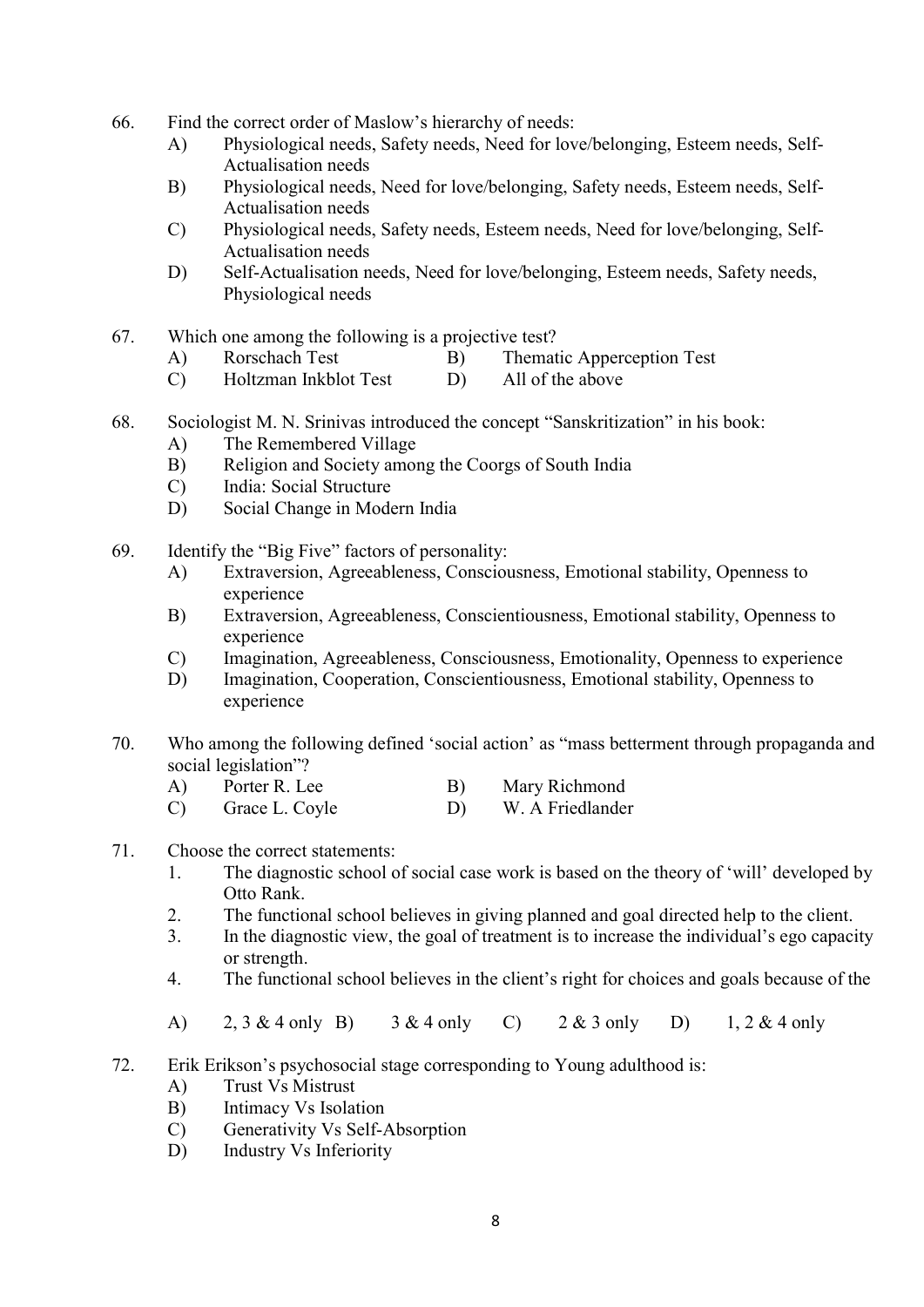- 73. Social work theorist who developed the ecological perspective in social work practice:
	-
- A) Bronfenbrenner B) Von Bertalanffy
	- C) Carol Germain D) Max Siporin

### 74. Choose the correct statements:

- 1. Class is an open system in which vertical mobility is free
- 2. Gender is not a social stratification system
- 3. Estate system is a type of social stratification
- 4. Horizontal mobility indicates change in position without change in status
- A) 1, 2, 3 & 4 B) 1, 2 & 4 only C) 2, 3 & 4 only D) 1, 3 & 4 only
- 75. Who among the following is known as the father of behaviourism?
	- A) B. F. Skinner B) Ivan Pavlov
	- C) John B. Watson D) Edward Thorndike

76. Social action strategy of 'bargaining' could mean:

- 1. Lobbying 2. Strikes
- 3. Submitting petitions 4. Demonstrations
- A) 2 & 4 B) 1 & 3 C) 1, 2, 3 & 4 D) None of the above

77. The author of the book 'The Functions of the Executive', which provides a comprehensive

- theory of cooperative behaviour in formal organizations?<br>
A) Henry Fayol B) Frederick Ta A) Henry Fayol B) Frederick Taylor C) Elton Mayo D) Chester Barnard
- 78. As per Weber's typology of social action, Wertrational Action refers to:
	- A) A rational action in relation to a goal.
	- B) Action dictated by customs and beliefs
	- C) Action in relation to a value
	- D) Action dictated by the immediate state of mind

79. Which are the 'five giant evils' identified by Lord Beveridge in his 1942 report:

- A) Squalor, Ignorance, Idleness, Physical want, Disease
- B) Squalor, Ignorance, Idleness, Physical want, Death
- C) Squalor, Destitution, Idleness, Hunger, Disease
- D) Squalor, Ignorance, Idleness, Hunger, Disease

80. The Human Relations Approach to Management was proposed by:

- A) Henry Fayol B) Frederick Taylor
- C) Elton Mayo D) Chester Barnard
- 81. The present cabinet minister of Law and Justice:
	- A) Ravi Shankar Prasad B) Prakash Javdekar
	- C) Piyush Goyal D) None of these
- 82. Cronbach's alpha is a commonly used test of -------.
	- A) Concurrent validity B) Construct validity
	- C) Internal consistency D) Inter-observer consistency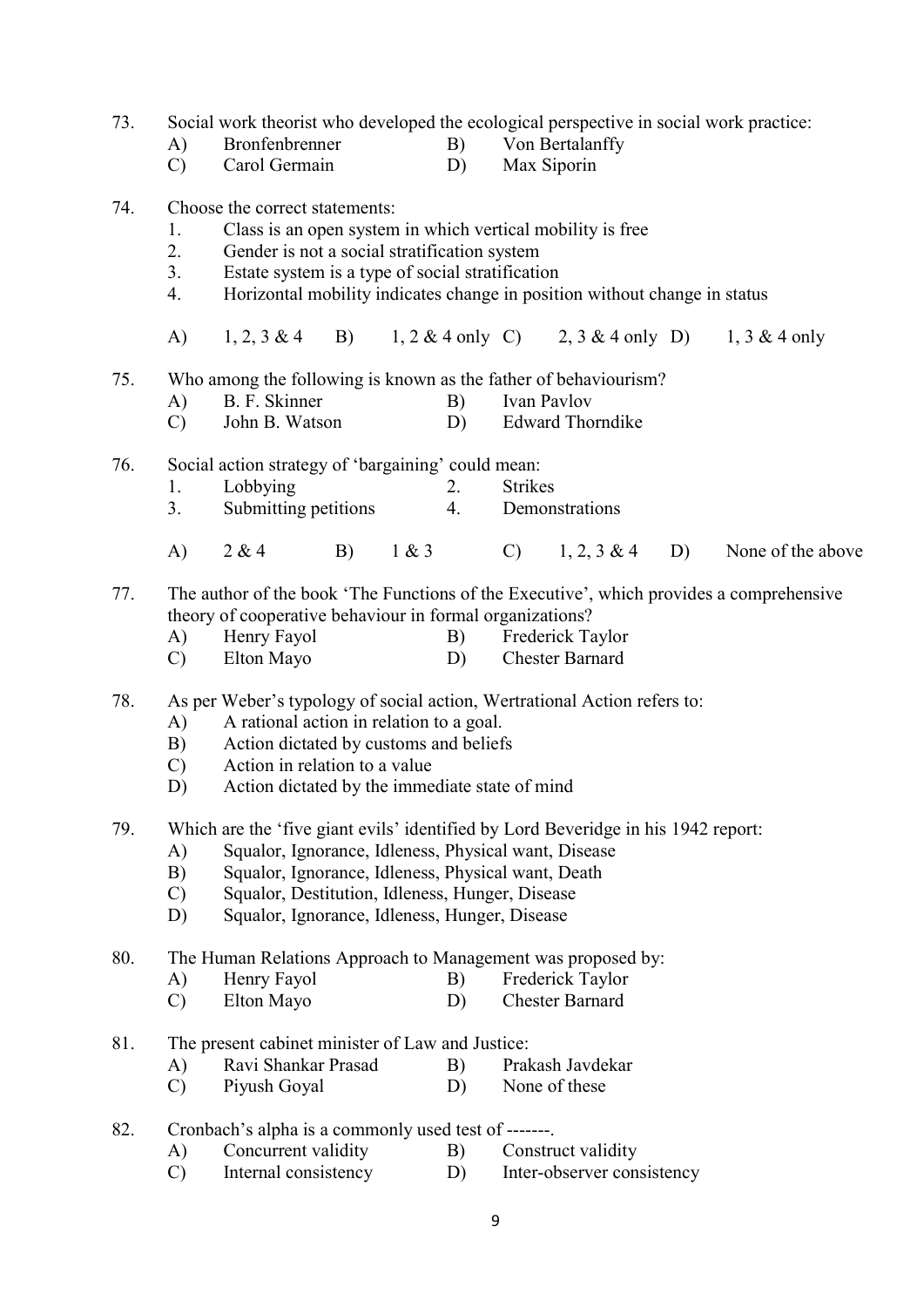83. The Rights of Persons with Disabilities Act was enacted in the year:

| A) | 2014      | B) 2016 |
|----|-----------|---------|
|    | $C)$ 2018 | D) 2019 |

84. Matching workers to their jobs based on capability and motivation, and subsequently training them to work at maximum efficiency is one of the principles of:

- A) Bureaucracy B) Taylorism
- C) Human Relations Approach D) Systems Approach
- 85. The concept 'transfer' in social work literature describing it as 'an emotional relationship to the client' was introduced by:
	- A) Bertha C. Reynolds B) Charlotte Towle
	- C) Florence Hollis D) Jessie Taft

# 86. Choose the correct statements:

- 1. Recent memory refers to retention of information individuals need to perform their daily functions.
- 2. Remote memory refers to information occurring several weeks or months in the past.
- 3. Short term memory is limited in the number of items it can hold.
- 4. Long-term memory has an unlimited capacity for storing information.

| A) $1, 2 \& 4$ only | B) $2, 3 \& 4$ only |
|---------------------|---------------------|
| C) 1, 2 & 3 only    | D) $1, 2, 3 \& 4$   |

- 87. Give the expansion of PERT as it is used today in connection with Project Planning  $\&$  Management:
	- A) Project Evaluation and Review Technique
	- B) Program Evaluation Research Task
	- C) Program Evaluation and Review Technique
	- D) Program Evaluation and Research Technique
- 88. Who among the following identified the key functions of management as controlling, coordinating, planning, organising and directing?

| Henry Fayol |  | Frederick Taylor |
|-------------|--|------------------|
| Elton Mayo  |  | Chester Bernard  |

89. Trisomy 21 is also known as:

- A) Turner's syndrome B) Klinefelter's syndrome
- C) Fragile X syndrome D) None of the above
- 90. The letter T in SWOT analysis stands for:

| $ A\rangle$ | Tasks   | $\vert B \rangle$ | Threats |
|-------------|---------|-------------------|---------|
|             | Trouble |                   | Time    |

- 91. UNIDO approach and Little Mirrlees approach are two important approaches to:
	- A) Technical Appraisal
	- B) Marketing Appraisal
	- C) Social Cost Benefit Analysis
	- D) Profitability Appraisal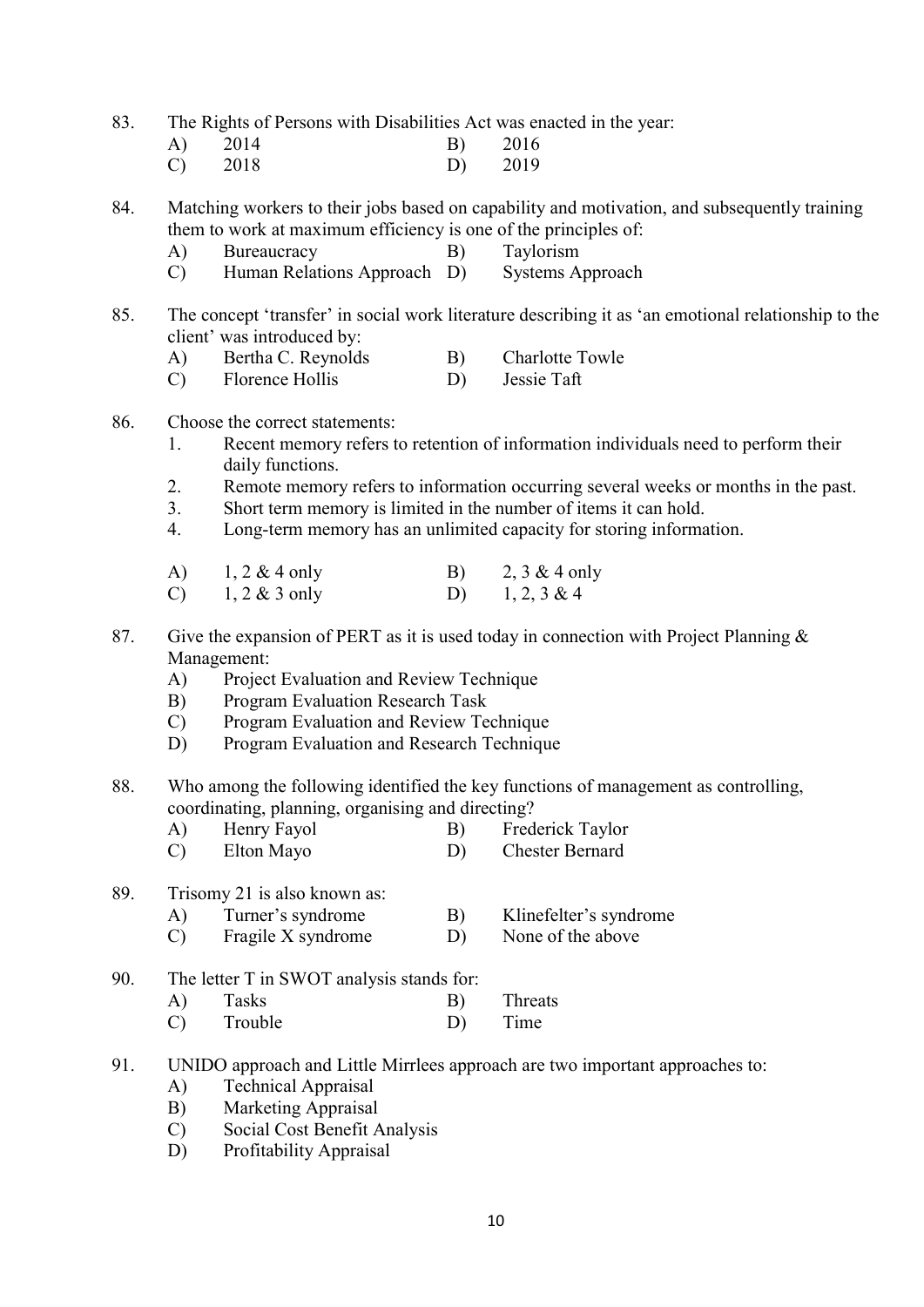92. "The process of convincing the reference public and the general public that the social movement objectives are morally right" is the explanation of which principle of social action?

- A) Principle of Credibility Building
- B) Principle of Legitimization
- C) Principle of Dramatization
- D) None of these

93. Who among the following characterised the adolescence as a time of "storm and stress"?

- A) G. Stanley Hall B) Jean Piaget
- C) William Stern D) Arnold Gesell

94. Match the names of the economists with the concepts/theories they are known for:

- List I List II a. Milton Friedman 1. Information Asymmetry b. Daniel Kanheman 2. Game theory c. John von Neumann 3. Monetarism
- d. George Akerlof 4. Prospect theory
- A) a-3, b-4, c-2, d-1 B) a-4, b-3, c-2, d-1 C) a-3, b-4, c-1, d-2 D) a-3, b-2, c- 4, d-1

95. According to Piaget's stages of cognitive development, children in middle childhood belong to:<br>A) Formal operational stage B) Pre-operational stage

- $(A)$  Formal operational stage B)
- C) Concrete operational stage D) Sensorimotor stage

96. Development priorities, strategies or constraints of the agency is given importance in:

- A) top-down approach to project identification
- B) bottom-up approach to project identification
- C) both top-down and bottom-up approaches
- D) none of these two approaches
- 97. The concept of "invisible hand" in economics was proposed by:
	- A) David Hume B) John Stuart Mill
	- C) Adam Smith D) Vilfredo Pareto
- 98. The pioneer in the field of Family therapy, who incorporated the idea of 'family as a social and emotional unit':
	- A) Murray Bowen B) Nathan Ackerman
	- C) Salvador Minuchin D) Virginia Satir
- 99. Author of the book 'Pedagogy of the Oppressed':
	- A) Ivan Illich B) Paulo Freire
	- C) John Dewey D) Gilberto Freyre
- 100. The focus of Activity Theory is on:
	- A) Young Adulthood B) Middle Adulthood
	- C) Late Adulthood D) Adolescence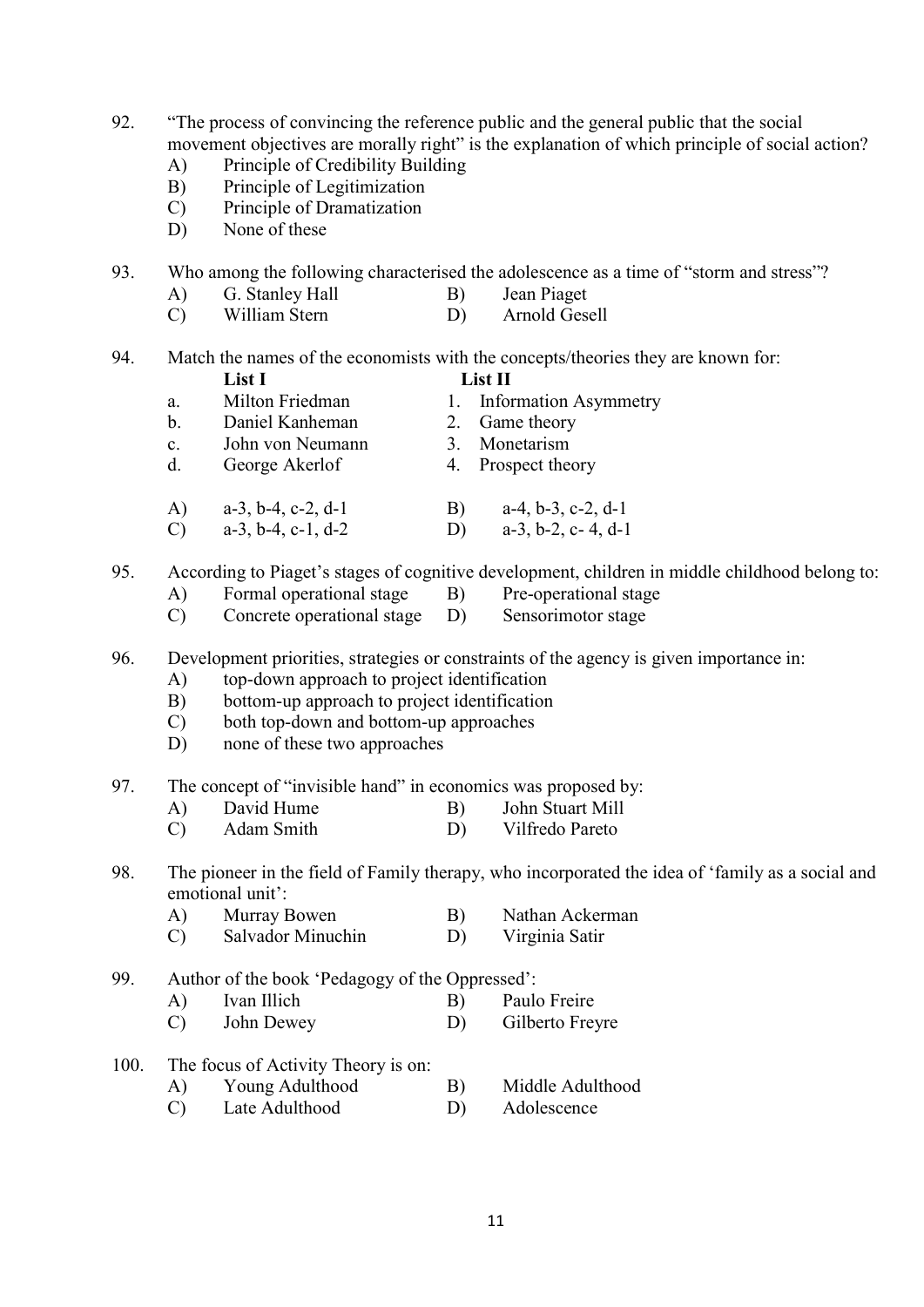- 101. The last five-year plan in India and its theme:
	- A) Twelfth Plan; Faster and more inclusive growth
	- B) Eleventh Plan; Faster and more inclusive growth
	- C) Twelfth Plan; Faster, more inclusive and sustainable growth
	- D) Eleventh Plan: Faster, more inclusive and sustainable growth

102. According to Kohlberg's theory of moral development, "interpersonal conformity" corresponds to which development stage?

- A) Young adulthood B) Middle adulthood
- C) Adolescence D) Middle childhood
- 103. The present Governor of RBI:
	- A) Raghuram Rajan B) Shaktikanta Das
	- C) Urjit Patel D) None of these
- 104. According to "Administrative Management Theory", the principle of equity means:
	- 1. Managers should be kind to their employees.
	- 2. Fairness and justice should be practised while making decisions affecting the welfare of the employees.
	- 3. Managers should not be biased in any manner while making decisions that has far reaching implications on the welfare of the organisation.
	- 4. Responsibilities should be shared equally among the employees.

| A) 4 only        | B) $2 \& 3$ only |
|------------------|------------------|
| C) 1, 2 & 3 only | D) $1 & 4$ only  |

105. According to James Marcia's classification of adolescent identity statuses, the status which describes adolescents who are currently experiencing a crisis, and are actively exploring values, ideologies and beliefs is:

- A) Identity foreclosure B) Identity achievement
- C) Identity diffusion D) Identity moratorium
- 106. The social action model based on Paulo Freire's concept of creating awareness among the masses through education:
	- A) Legislative action model B) Sanction model
	- C) Dialectical model D) Conscientization model
- 107. Which among the following is not a principle of social group work given by H. B. Trecker?
	- A) The Principle of Guided Group Interaction
	- B) The Principle of Flexible Functional Organisation
	- C) The Principle of Continuous Individualisation
	- D) The Principle of Controlled Emotional Involvement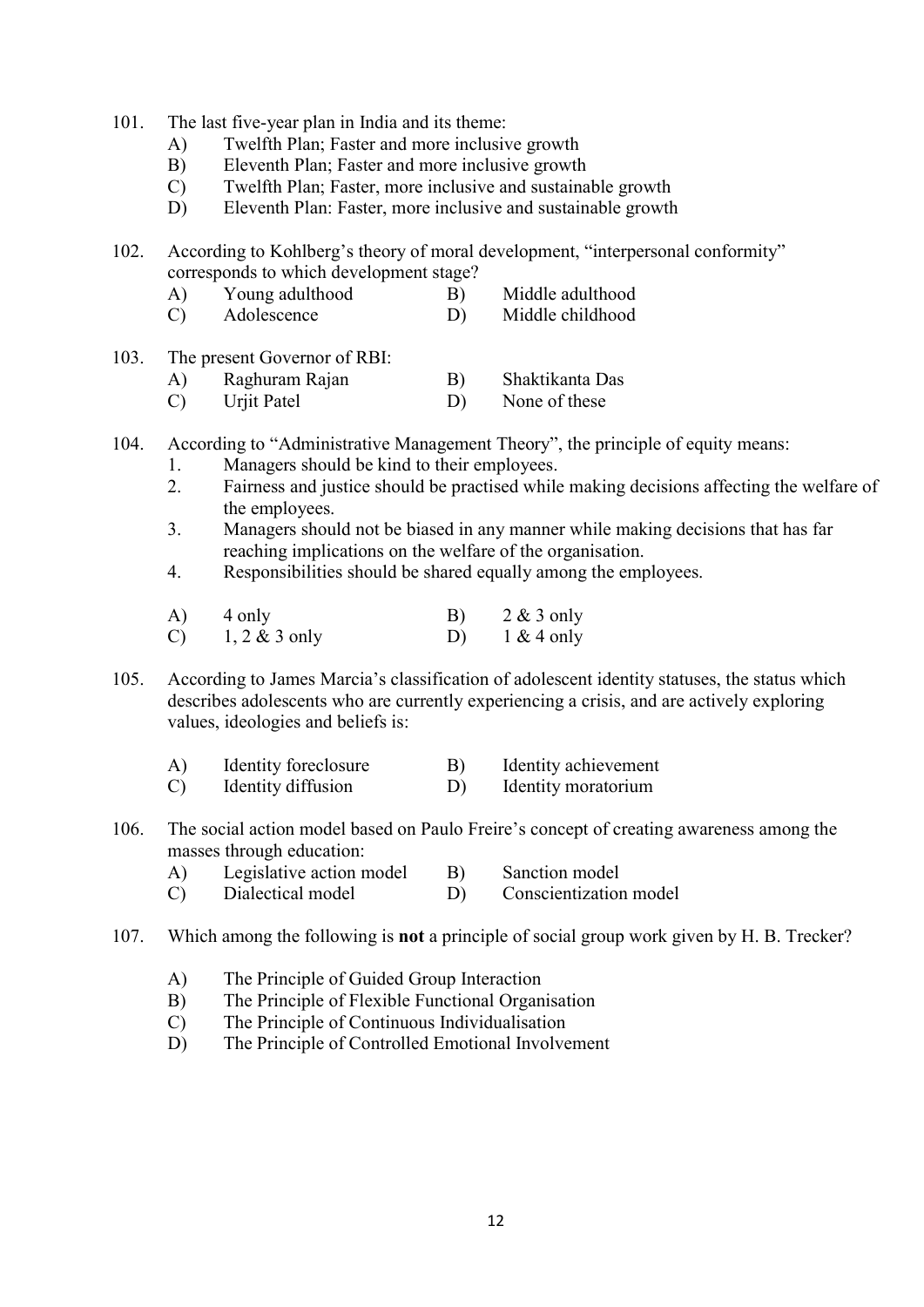108. Match the type of economies with the countries where the particular economic system is followed:

|      | a.<br>b.<br>$\mathbf{c}.$<br>d.                                                                                                                                                                                                                                                                   | List I<br>China<br>Hong Kong<br>India<br>France                                                                                                                                                                                                                                                                                                                                                                                                                                     |    | 1.<br>2.<br>3.<br>4. | List II<br>Market economy<br>Mixed economy<br>Traditional economy<br>Command economy |                                                                                                                       |                                                           |    |             |  |
|------|---------------------------------------------------------------------------------------------------------------------------------------------------------------------------------------------------------------------------------------------------------------------------------------------------|-------------------------------------------------------------------------------------------------------------------------------------------------------------------------------------------------------------------------------------------------------------------------------------------------------------------------------------------------------------------------------------------------------------------------------------------------------------------------------------|----|----------------------|--------------------------------------------------------------------------------------|-----------------------------------------------------------------------------------------------------------------------|-----------------------------------------------------------|----|-------------|--|
|      | A)<br>$\mathcal{C}$                                                                                                                                                                                                                                                                               | $a-4$ , $b-2$ , $c-3$ , $d-1$<br>$a-2, b-4, c-3, d-1$                                                                                                                                                                                                                                                                                                                                                                                                                               |    |                      | B)<br>D)                                                                             |                                                                                                                       | $a-4$ , $b-1$ , $c-2$ , $d-3$<br>$a-1$ , $b-3$ c-2, $d-4$ |    |             |  |
| 109. | A)                                                                                                                                                                                                                                                                                                | The 2019 G20 summit was hosted by:<br>Argentina                                                                                                                                                                                                                                                                                                                                                                                                                                     | B) | Japan                |                                                                                      | $\mathcal{C}$                                                                                                         | Germany                                                   | D) | China       |  |
| 110. | A)                                                                                                                                                                                                                                                                                                | The Act regulating the foreign exchange transactions in India at present:<br><b>FELA</b>                                                                                                                                                                                                                                                                                                                                                                                            | B) | FERA                 |                                                                                      | $\mathcal{C}$                                                                                                         | <b>FEMA</b>                                               | D) | <b>FENA</b> |  |
| 111. | A)<br>B)<br>$\mathcal{C}$<br>D)                                                                                                                                                                                                                                                                   | Choose the incorrect statement:<br>GDP is used to calculate the total value of the goods and services produced within a<br>country's borders.<br>GDP will not consider the value of goods and services produced by non-residents<br>within the country's borders.<br>GNP will not consider the economic activities of non-residents within the country's<br>borders.<br>GNP is used to calculate the total value of the goods and services produced by the<br>people of the nation. |    |                      |                                                                                      |                                                                                                                       |                                                           |    |             |  |
| 112. | A)<br>$\mathcal{C}$                                                                                                                                                                                                                                                                               | Hierarchical authority, job specialisation and formalized rules are features of:<br>Adhocracy<br>B)<br>Workplace democracy<br>D)                                                                                                                                                                                                                                                                                                                                                    |    |                      |                                                                                      | Bureaucracy<br>Sociocracy                                                                                             |                                                           |    |             |  |
| 113. | Mary Richmond's book 'Social Diagnosis' published in 1917 reflects which of the following<br>stage of the evolution of social case work?<br>The exploratory and disciplinary stage<br>A)<br>B)<br>The sociological stage<br>The psychosocial stage<br>$\mathcal{C}$<br>The integrated stage<br>D) |                                                                                                                                                                                                                                                                                                                                                                                                                                                                                     |    |                      |                                                                                      |                                                                                                                       |                                                           |    |             |  |
| 114. | A)<br>$\mathcal{C}$                                                                                                                                                                                                                                                                               | <b>Expert Data Analyst</b><br>B)<br>Catalyst<br>D)                                                                                                                                                                                                                                                                                                                                                                                                                                  |    |                      |                                                                                      | Role of social worker in Rothman's Locality Development model of community organisation:<br>Advocate<br><b>Broker</b> |                                                           |    |             |  |
| 115. | A)<br>B)<br>$\mathcal{C}$<br>D)                                                                                                                                                                                                                                                                   | IHDI stands for:<br>Inequality-adjusted Human Development Index<br>Indian Human Development Index<br>International Human Development Index<br>International Human Development Institute                                                                                                                                                                                                                                                                                             |    |                      |                                                                                      |                                                                                                                       |                                                           |    |             |  |